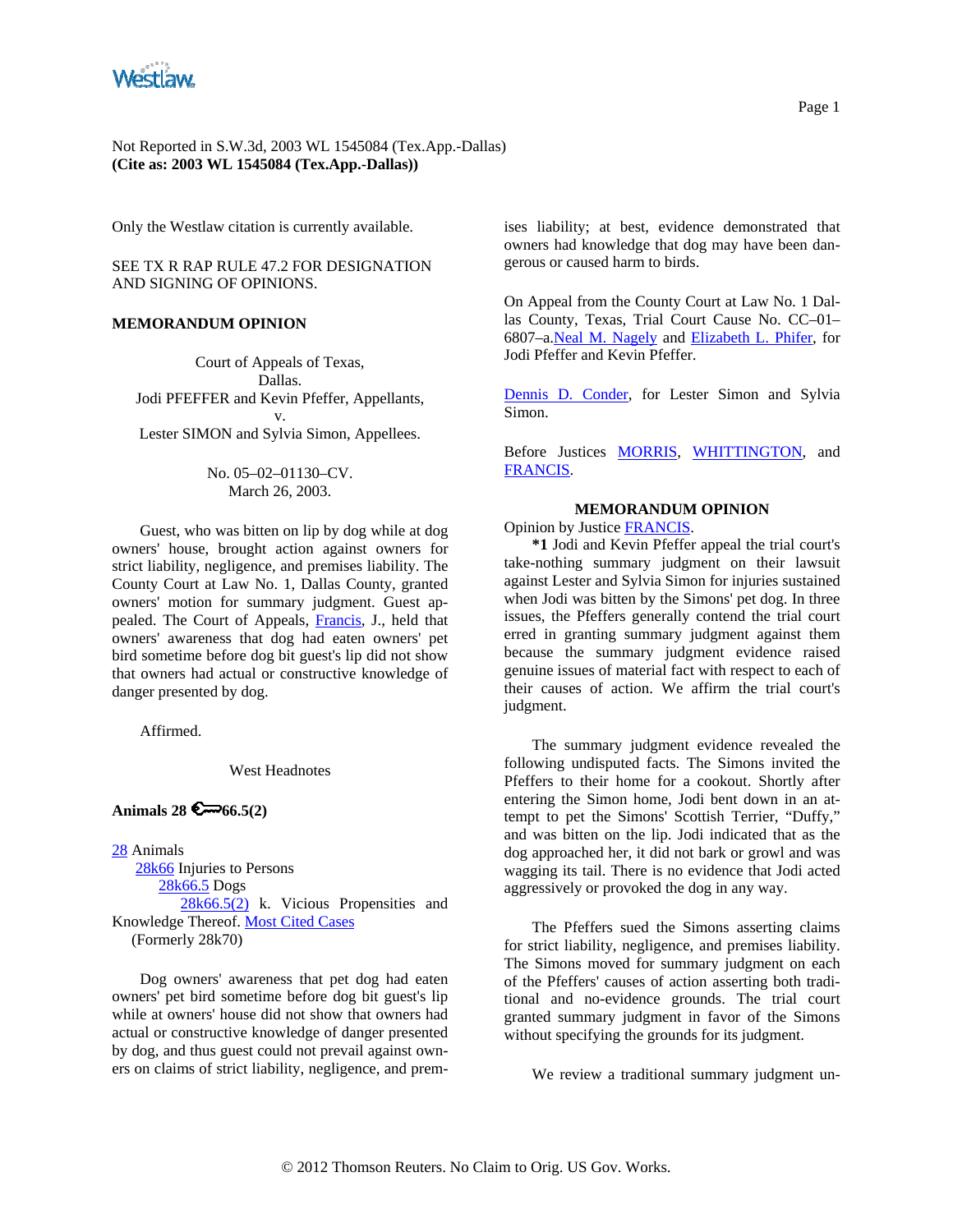## Not Reported in S.W.3d, 2003 WL 1545084 (Tex.App.-Dallas) **(Cite as: 2003 WL 1545084 (Tex.App.-Dallas))**

der rule 166a(c) to determine whether the movant has met its burden of showing no genuine issues of material fact exist and that it is entitled to judgment as a matter of law. *See [Nixon v. Mr. Prop. Mgmt. Co.,](http://www.westlaw.com/Find/Default.wl?rs=dfa1.0&vr=2.0&DB=713&FindType=Y&ReferencePositionType=S&SerialNum=1985123468&ReferencePosition=548)* [690](http://www.westlaw.com/Find/Default.wl?rs=dfa1.0&vr=2.0&DB=713&FindType=Y&ReferencePositionType=S&SerialNum=1985123468&ReferencePosition=548)  [S.W.2d 546, 548–49 \(Tex.1985\).](http://www.westlaw.com/Find/Default.wl?rs=dfa1.0&vr=2.0&DB=713&FindType=Y&ReferencePositionType=S&SerialNum=1985123468&ReferencePosition=548) When reviewing a no-evidence summary judgment, we apply the legal sufficiency standard used to review a directed verdict. *[Gen. Mills Rests., Inc. v. Tex. Wings, Inc.,](http://www.westlaw.com/Find/Default.wl?rs=dfa1.0&vr=2.0&DB=4644&FindType=Y&ReferencePositionType=S&SerialNum=2000047623&ReferencePosition=832)* [12](http://www.westlaw.com/Find/Default.wl?rs=dfa1.0&vr=2.0&DB=4644&FindType=Y&ReferencePositionType=S&SerialNum=2000047623&ReferencePosition=832)  [S.W.3d 827, 832–33 \(Tex.App.-Dallas 2000, no pet.\).](http://www.westlaw.com/Find/Default.wl?rs=dfa1.0&vr=2.0&DB=4644&FindType=Y&ReferencePositionType=S&SerialNum=2000047623&ReferencePosition=832) We will not disturb a no-evidence summary judgment unless the nonmovant produces more than a scintilla of evidence sufficient to raise a fact issue on each challenged element.

The Pfeffers acknowledge that each of their causes of action depend to some degree on proof the Simons had actual or constructive knowledge of the danger presented by Duffy. For strict liability, the Pfeffers need to show the Simons had reason to know of Duffy's dangerous or vicious propensities abnormal to its class. *[Dunnings v. Castro,](http://www.westlaw.com/Find/Default.wl?rs=dfa1.0&vr=2.0&DB=713&FindType=Y&ReferencePositionType=S&SerialNum=1994162285&ReferencePosition=561)* [881 S.W.2d 559,](http://www.westlaw.com/Find/Default.wl?rs=dfa1.0&vr=2.0&DB=713&FindType=Y&ReferencePositionType=S&SerialNum=1994162285&ReferencePosition=561)  [561 \(Tex.App.-Houston \[1st Dist.\] 1994, writ denied\)](http://www.westlaw.com/Find/Default.wl?rs=dfa1.0&vr=2.0&DB=713&FindType=Y&ReferencePositionType=S&SerialNum=1994162285&ReferencePosition=561) (Citing *[Marshall v. Ranne,](http://www.westlaw.com/Find/Default.wl?rs=dfa1.0&vr=2.0&DB=713&FindType=Y&ReferencePositionType=S&SerialNum=1974131894&ReferencePosition=258)* [511 S.W.2d 255, 258](http://www.westlaw.com/Find/Default.wl?rs=dfa1.0&vr=2.0&DB=713&FindType=Y&ReferencePositionType=S&SerialNum=1974131894&ReferencePosition=258)  [\(Tex.1974\).](http://www.westlaw.com/Find/Default.wl?rs=dfa1.0&vr=2.0&DB=713&FindType=Y&ReferencePositionType=S&SerialNum=1974131894&ReferencePosition=258) For their negligent handling claim, the Pfeffers had the burden of establishing that the Simons knew or should have known Duffy would cause injury to a guest in their home under the circumstances presented. *See id.* at 564. Finally, the Pfeffers were required to prove the Simons had actual knowledge that Duffy was dangerous in order to establish their premise liability claim. *See [Searcy v.](http://www.westlaw.com/Find/Default.wl?rs=dfa1.0&vr=2.0&DB=713&FindType=Y&ReferencePositionType=S&SerialNum=1980148278&ReferencePosition=941)  [Brown,](http://www.westlaw.com/Find/Default.wl?rs=dfa1.0&vr=2.0&DB=713&FindType=Y&ReferencePositionType=S&SerialNum=1980148278&ReferencePosition=941)* [607 S.W.2d 937, 941 \(Tex.Civ.App.-Houston](http://www.westlaw.com/Find/Default.wl?rs=dfa1.0&vr=2.0&DB=713&FindType=Y&ReferencePositionType=S&SerialNum=1980148278&ReferencePosition=941)  [\[1st Dist.\] 1980, no writ\).](http://www.westlaw.com/Find/Default.wl?rs=dfa1.0&vr=2.0&DB=713&FindType=Y&ReferencePositionType=S&SerialNum=1980148278&ReferencePosition=941) The Pfeffers assert the trial court erred in granting summary judgment because there was summary judgment evidence that Sylvia Simon was aware Duffy had eaten the Simons' pet cockatiel bird sometime before he bit Jody. They contend this evidence raises a fact issue with respect to the Simons' actual or constructive knowledge of the requisite danger presented by Duffy with respect to each of their causes of action. We disagree this evidence precludes summary judgment.

**\*2** In addition to the deposition testimony of each party, the Simons' summary judgment evidence included affidavits from the Simons, Duffy's groomer, and two other individuals who were acquainted with Duffy. Nothing in the summary judgment evidence suggests that Duffy (1) had any abnormally vicious propensities, (2) would cause injury in the circumstances presented by this case, or (3)

constituted a dangerous condition. To the contrary, the Simons' evidence conclusively demonstrated that during the seven years of Duffy's life before he bit Jodi, he interacted well with both children and adults and never exhibited any behavior of a vicious, threatening, or dangerous nature.

The Pfeffers rely on Sylvia Simon's deposition testimony to show there is some evidence she knew Duffy was dangerous or could cause harm. The relevant deposition testimony is outlined in its entirety below:

Q. Okay. Did you keep the bird when y'all moved?

A. No. Actually, Duffy ate the bird.

Q. Oh dear. Duffy ate the bird?

A. Had him for Thanksgiving.

Q. Would that have been the year before the bite?

A. Yes, it was the year before the—I hear Scottish Terriers are dog birds (sic). That's what I heard, I don't know.

There is no evidence regarding the circumstances surrounding Duffy's eating of the bird. The Pfeffers' assertion that Duffy "viciously attacked" the bird are wholly unsupported by the record. Based on the evidence before us, we cannot conclude knowledge of Duffy eating a bird raises a fact issue as to whether the Simons knew or should have known the dog was abnormally vicious, would cause harm to a guest in the circumstances presented, or constituted a dangerous condition on the Simons' property. Viewing the evidence in the light most favorable to the nonmovant, the evidence at best demonstrates the Simons had knowledge that Duffy may have been dangerous or caused harm to birds. Absent any evidence to raise a fact issue on whether the Simons had the knowledge required for the Pfeffers' causes of action, the trial court did not err in granting summary judgment to the Simons.

We affirm the trial court's judgment.

Tex.App.-Dallas,2003. Pfeffer v. Simon